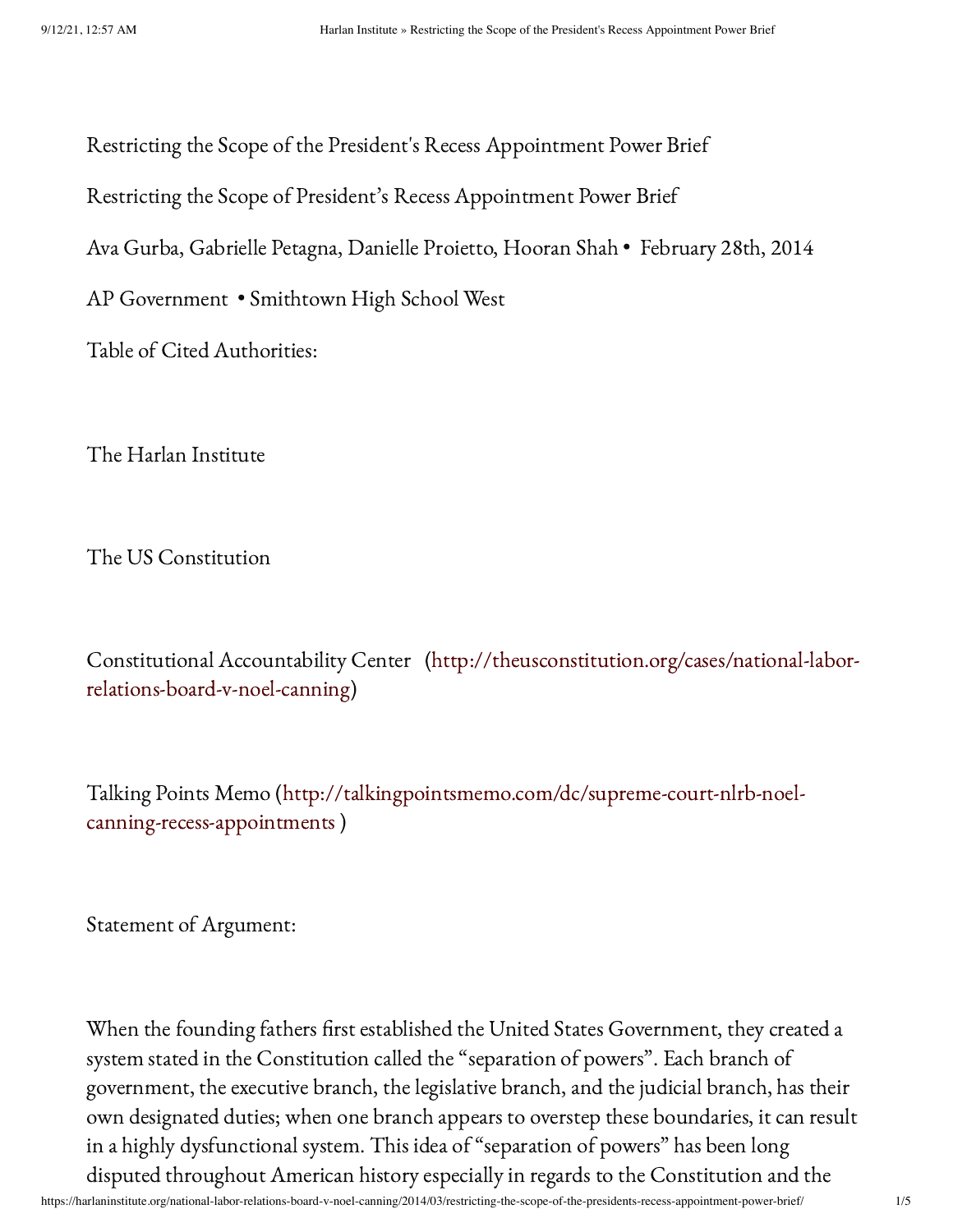Recess Appointment Clause which allows the President to appoint Senators while Congress is in Recess. However, the Constitution also grants the Senate power in the "advice and consent" of presidential appointments. This conflict within the Constitution has created great controversy and debate over time as the President has extended his individual power. In modern day, President Obama has indefinitely overextended his use of this power as seen in National Labor Relations Board v Noel Canning. In the case, the President had appointed officials to the NLRB breaking the power originally granted in the Constitution between the executive and legislative branches. In addition, he has made appointments while Congress is in session and he has filled positions that would have been vacant prior to recess. All of which is in violation of the Constitution. When the case reached court, The DC Circuit Court of Appeals declared the President's actions unconstitutional and that the NLRB lacked the proper quorum to conduct business. As seen in this case, the President has abused his executive power, therefore, the scope of his Recess Appointment power must be restricted to the original means described in the Constitution.

# Argument:

According to Edmund Randolph, "the President lacks ultimate authority in recess appointments". Even George Clinton, in the letter of Cato IV, claimed that this power could result in an abuse of power. He stated that the president would "generally be directed by minions and favorites" if the Senate is not there to check his or her power. In more recent times, governor Morris has also advocated for limiting the President's appointment power. In a short speech, he argues, "Mr President; if the rod of Aaron do not swallow the rods of the Magicians, the rods of the Magicians will swallow the rod of Aaron," meaning that there is a risk of the president becoming tyrannical and corrupt if this power is not limited. Although the power of the president to appoint temporary officials while the Senate is in recess has been used since the first presidential administrations, it has recently come under high debate under the Obama administration. President Obama had made a total of three appointments to the National Labor Relations Board in 2012 during very short Senate recesses. This became controversial in the case of NLRB v. Noel Canning. The court decided that "the President's recess appointment power may only be exercised during recesses that occur between enumerated sessions of Congress (that is, inter-session recesses), and not during any intra-session break." Even Alexander Hamilton, a federalist, proclaimed that the president's power of appointment could only be used during Senate recess when they have "become vacant by accidental circumstances." The limitation of the president's power to appoint has been limited by the narrow interpretation of George Washington,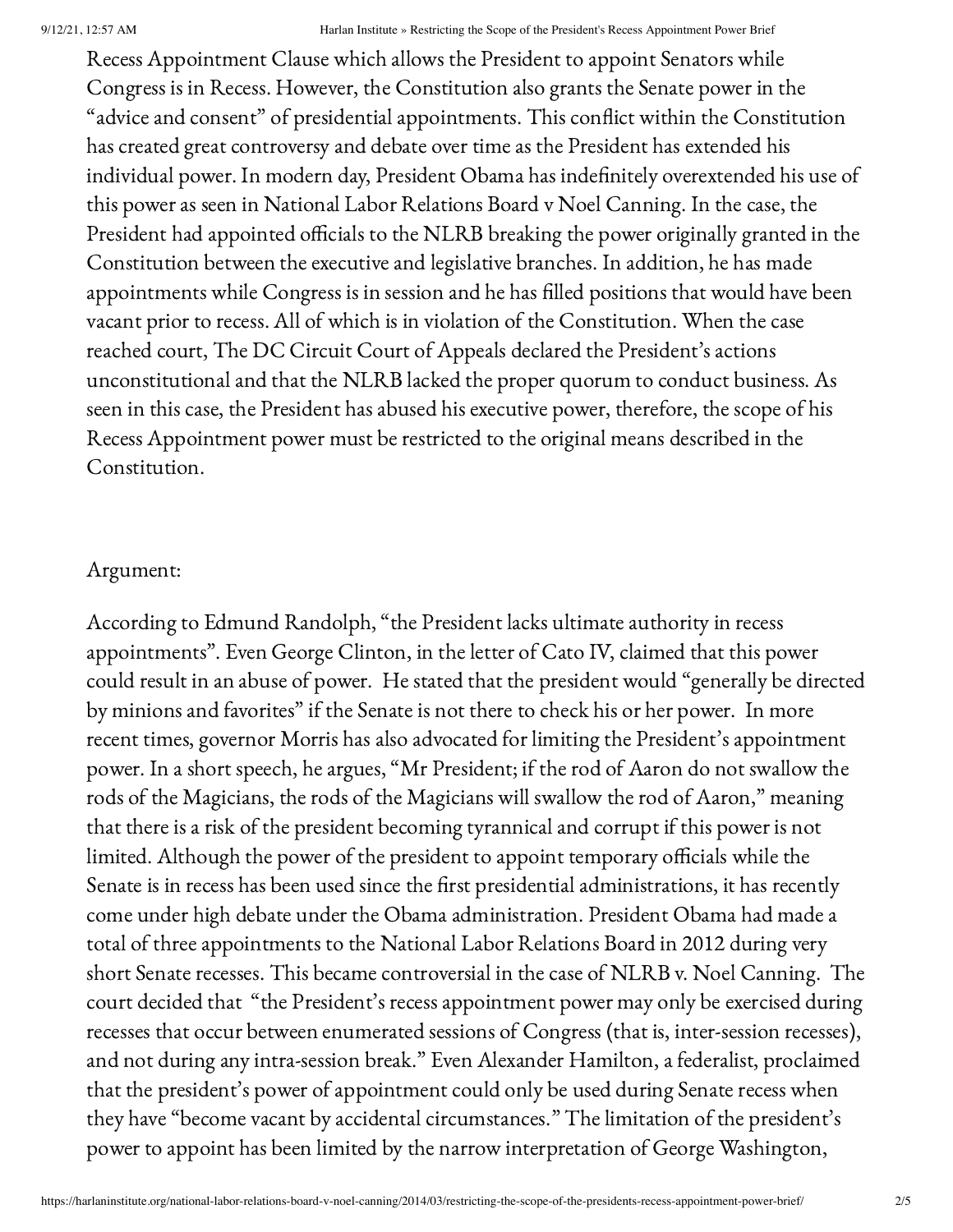who set precedents for the future presidents. Traveling further throughout history, many important officials have also denounced the broad usage of the this power. In more recent times, presidents have become increasingly powerful and domineering. The broad use of presidential appointments are a reason for this. Therefore, to sustain the balance and "separation of powers" between the branches of government, the executive branch has to revert back to a narrow interpretation and utilization of the president's power to make appointments during the recesses of Senate.

Article 2, Section 2, clauses 2-3 of the Constitution also demonstrate the invalidity of the President's abuse of recess appointments. Article 2, Clause 3 stands as the Recess Appointments Clause. It states, "The President shall have Power to fill up all Vacancies that may happen during the Recess of the Senate…" However, clause 3 is further enforced by the Senate's power in clause 2 of the article; it states, "[The President] shall nominate, and, by and with the Advice and Consent of the Senate, shall appoint…Officers of the United States, whose Appointments are not herein otherwise provided for." Therefore, even though the President has his own right to grant recess appointment, all appointments are not permanent without "the advice and consent" of the Senate. This reinforces the fact that the President must rely on the Senate to check his decisions before he makes it official. But if he chooses to make this decision without conferring with the Senate, not only does it suggest that there is no longer a balance within the government, but it also clearly violates the words of the Constitution. This concept is validated again in the Court's decision in NLRB v Noel Canning that the scope of the President's recess power stands only in "all vacancies that may happen during the recess of the Senate and not those that are vacant prior to recess." This says that the President cannot fill vacancies when the Senate is not in a recess. Additionally, the President used his power to fill vacancies that would have been vacant prior to recess. With all of the constitutional violations in mind, the DC Circuit Court of Appeals declared the NLRB has not sustained the quorum to do business.

Through the formative years of the United states, the founders argued over the validity of the President's power to make recess appointments. While federalists argued for a broad interpretation of Article 2 section 2 clause3 of the constitution, Anti-Federalists feared that a broad interpretation of the recess appointments clause could be used by the president to overstep his scope of executive power. This abuse of power would tear down the division of power as instated in the constitution. Chief counsel for the Constitutional Accountability Center, Elizabeth Wydra, resurrected this concern when she argued that if Obama's recess appointments in the national labor relations board were upheld in the case of NLRB v. Noel Canning, the balance between the executive and legislative branch would be disturbed, thus destroying the separation of power. Separation of power was put into effect to prevent one branch becoming too powerful and to eliminate the threat of a tyrannical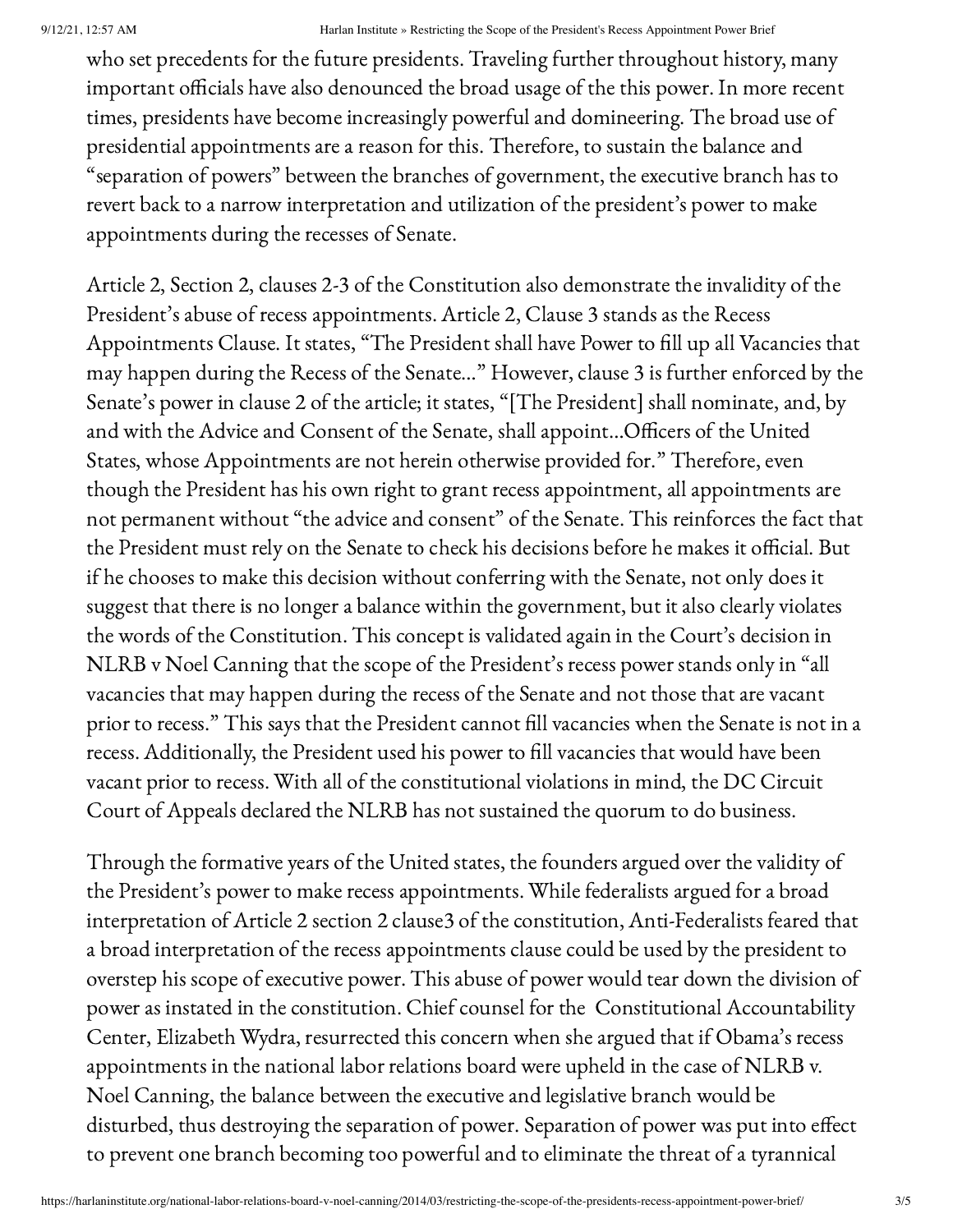government, if the president is allowed power beyond the scope of that appointed, the threat of tyranny would reappear. Many states have tried to limit the Presidents scope of power and restore balance. North Carolina did this by duplicating article 2 section 2 clause 2 in their state constitution: "XX. That in every case where an officer, the right of whose appointment is by this constitution vested in the general assembly, shall during their recess, die, or his office by other means become vacant, the governor shall have power, with the advice of the council of state, to fill up such vacancy, by granting a temporary commission, which shall expire at the end of the next session of the general assembly…" . This limits the power of state officials and the president by forcing them to convene with the council in order to fill vacancies in office.

# Conclusion:

From the origin of the presidency, George Washington wrote to William Drayton, "Sir. The Office of Judge of the district Court in and for South Carolina District having become vacant; I have appointed you to fill the same..This is rendered necessary by the Constitution of the United States, which authorizes the President of the United States to fill up such vacances [sic] as may happen during the recess of the Senate—and appointments so made shall expire at the end of the ensuing Session unless confirmed by the Senate". George Washington set the precedent of Recess Appointment power. However, overtime the president's individual power has grown to succeed the power granted in the Constitution. Conflicting clauses in Article 2 of the Constitution has led the scope of Recess Appointment power to be controversial throughout American history. While the President is granted authority to make recess appointments, the Senate has the power of "advice and consent" over all appointments. With expanding executive power, the President has exceeded the power granted to him from the Constitution and leached into the legislative branch. In his reach for ultimate authority in appointments, the President has also extended the original means of the Recess Appointment Clause. This extension of power is clearly evident in the case National Labor Relations Board v Noel Canning, where President Obama made appointments to positions that would have been vacant prior to recess while the Congress was in session. The DC Circuit Court of Appeals declared the President's actions invalid under this evidence and stated that due to these invalid appointments, the NLRB has no quorum to make business. Even with the growth of the president's individual power, the restrictions on recess appointments have been rooted on all levels of government. State executives have also been restricted in recess appointments by their own state constitutions. Therefore, the president has no validity to break the original precedents of recess appointment power on a federal level.